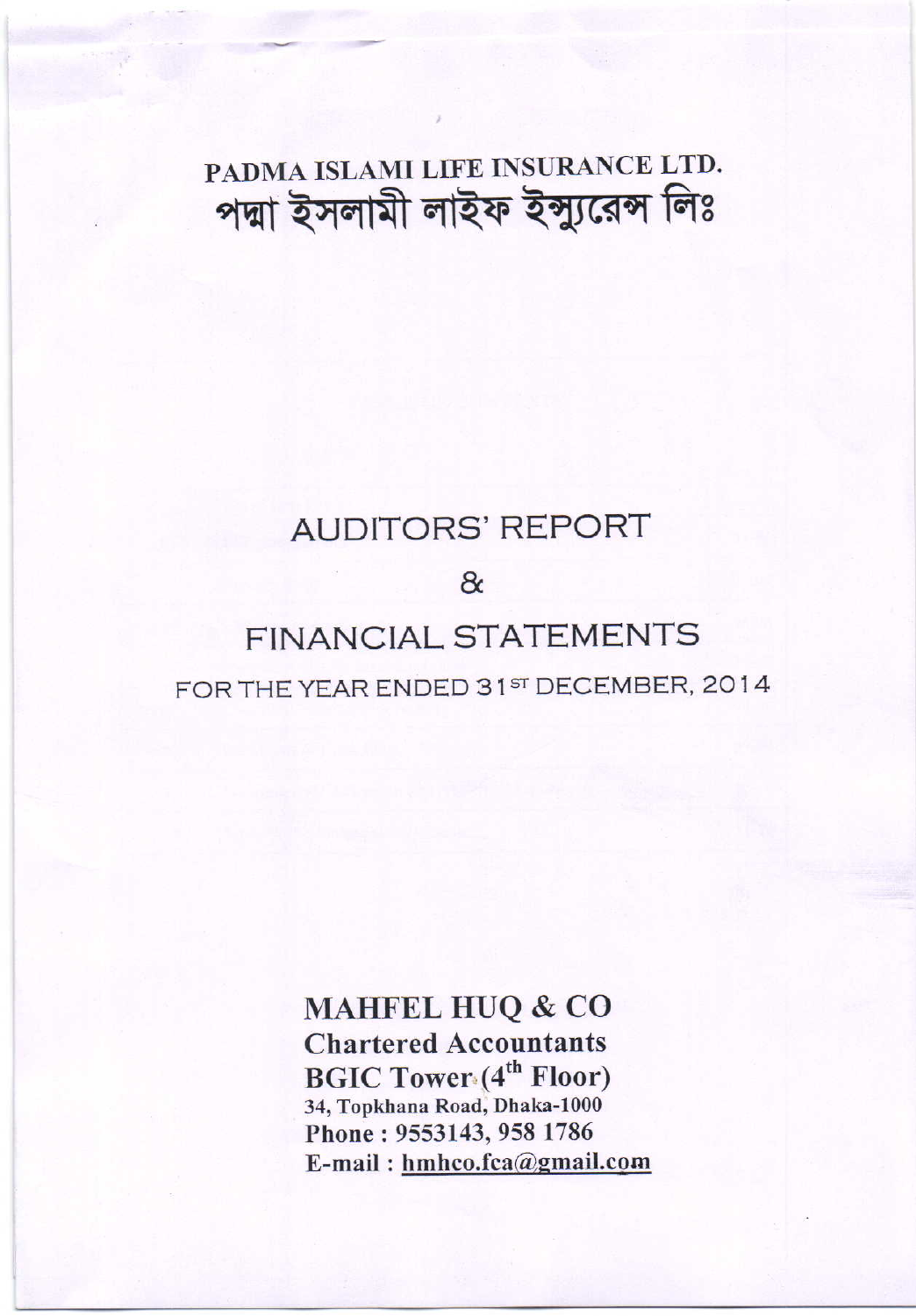## MAHFEL HUQ & CO. Chartered Accountants

An independent member firm of AGN International

**BGIC Tower (4<sup>th</sup> Floor)** 34, Tophkhana Road **Dhaka - 1000** Phone: 9553143 / 9581786 Email: mh@mahfelhuq.com Web.: www.mahfelhuq.com

### INDEPENDENT AUDITORS' REPORT TO THE SHAREHOLDERS OF PADMA ISLAMI LIFE INSURANCE LIMITED

We have audited the accompanying Balance Sheet of the "PADMA ISLAMI LIFE INSURANCE LIMITED" as at December 31, 2014 and the related Revenue Account and Statement of Cash Flows for the period then ended together with notes thereto. The preparation of these Financial Statements is the responsibility of the Company's management. Our responsibility is to express an opinion on these Financial Statements based on our audit.

### Managements Responsibility for the Financial Statements

Managements is responsible for the preparation and fair presentation of these Financial Statement in Accordance with Bangladesh Financial Reporting Standard (BFRS). This responsibility includes designing, implementing and maintaining internal control relevant to the preparation and fair presentation to Financial Statements that are free from material misstatements, whether due to fraud and error.

#### **Auditors' Responsibility**

Our responsibility is to express an opinion on these Financial Statements based on our audit. We conducted our audit in accordance with Bangladesh Standards on Auditing (BSA). These Standards require that we comply with ethical requirements as well as plan and perform the audit to obtain reasonable assurance whether the Financial Statements are free from material misstatement. Our audit includes examining, on a test basis, evidence supporting the accounts and disclosures in the financial statements. This audit also includes assessing the accounting principles used and significant estimates made by management, as well as evaluating the overall Financial Statements preparation.

We believe that our audit provides a reasonable basis for our opinion.

#### Opinion

In our opinion, the Financial Statements together with the notes thereto, prepared by the managements give true and fair view of the state of the company's affairs as at and for the year ended 31 December, 2014 and the results of its operations comply with the Companies Act 1994, Securities and Exchange Commission Rules 1987, the Insurance Act, 2010, the Insurance Rules 1958 and other applicable laws and regulations.

#### We also report that:

- We have obtained all the information and explanations which to the best of our knowledge and belief  $(i)$ were necessary for the purposes of our audit and made due verification thereof;
- In our opinion, proper books of account as required by law have been kept by the Company so far as it  $(ii)$ appeared from our examination of those books and proper returns adequate for the purposes of our audit have been received from the branches not visited by us;
- The Company's Balance Sheet and the related Revenue Account and it's Cash Flows statement dealt  $(iii)$ with by the report are in agreement with the books of account and returns;
- $(iv)$ The expenditure incurred was for the purpose of the Company's business;
- As per section 62(2) of the Insurance Act, 2010, we certify that to the best of our knowledge and belief  $(v)$ and according to the information and explanations given to us, all expenses of management wherever, incurred and whether incurred directly or indirectly, in respect of Insurance business of the Company transacted in Bangladesh during the year under report have been duly debited to the related Revenue Account as expenses of the Company; and
- As per Insurance Act, 2010, we further certify that according to the best of our information and as  $(vi)$ shown by its books, the Company during the year under report has not paid any person any commission in any form, outside Bangladesh in respect of any of its business re-insured abroad during the year ended 31 December, 2014.

Mahfel Hug & Co.

**Chartered Accountants** 

Dated, Dhaka, June 16, 2016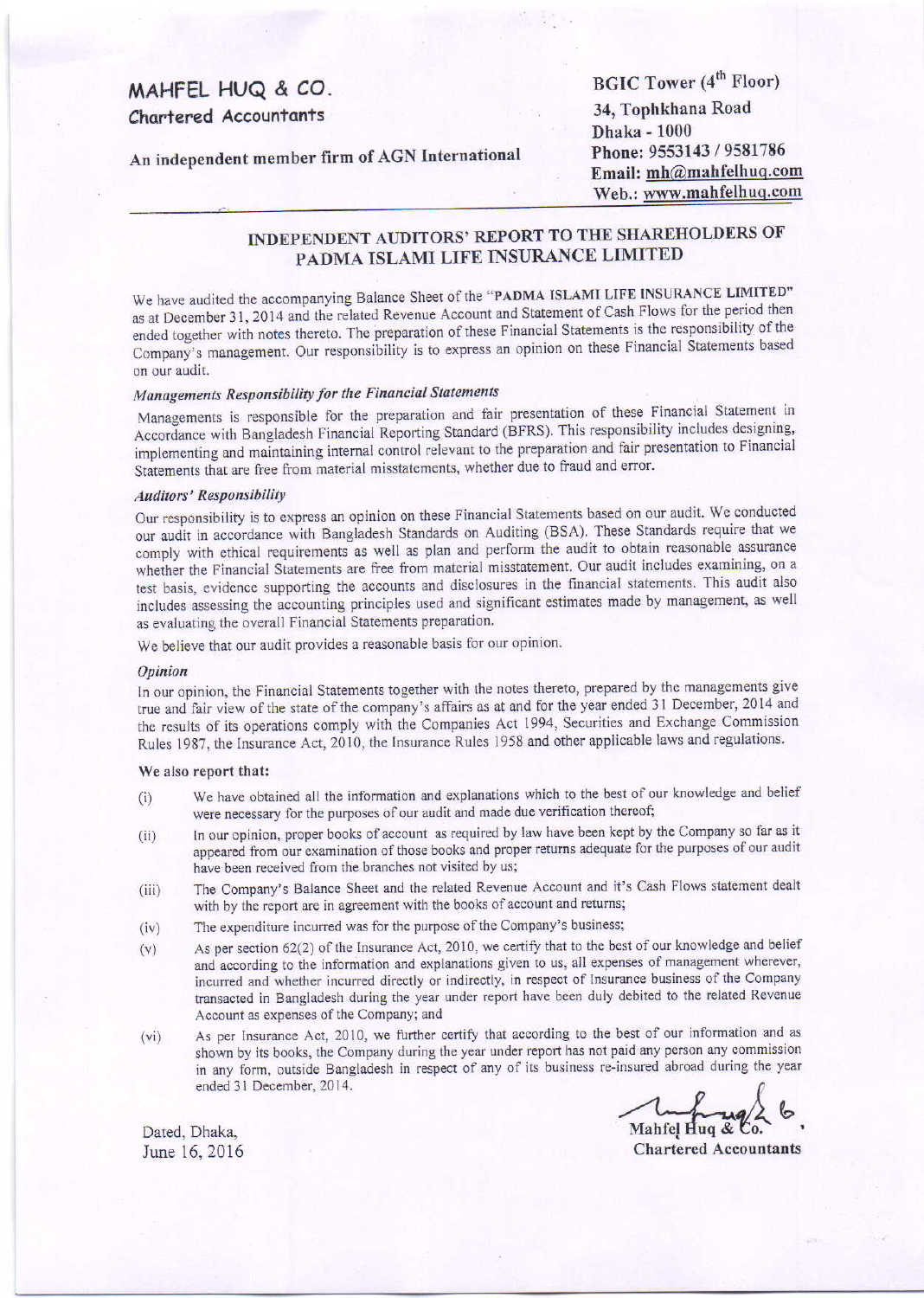# PADMA ISLAMI LIFE INSURANCE LTD. **BALANCE SHEET** AS AT 31 DECEMBER 2014

|                                                 |              | <b>Amount in Taka</b> |               |
|-------------------------------------------------|--------------|-----------------------|---------------|
| CAPITAL AND LIABILITIES                         | <b>Notes</b> | 2014                  | 2013          |
| SHAREHOLDERS' CAPITAL                           |              |                       |               |
| <b>Authorised Capital</b>                       |              |                       |               |
| 10,00,00,000 Ordinary Shares of Tk.10/- each    |              | 1,000,000,000         | 1,000,000,000 |
| Issued, Subscribed and Paid-up                  |              |                       |               |
| 3,24,00,000 Ordinary Shares of Tk.10/- each     | 05           | 324,000,000           | 324,000,000   |
| <b>Balance of Fund and Accounts</b>             |              |                       |               |
| <b>Life Insurance Fund</b>                      | 06           | 3,085,648,440         | 3,004,478,500 |
| Sadaka Fund (Padma Welfare Fund)                |              | 24,470,644            | 24,479,827    |
| Amount due to other persons or bodies           |              |                       |               |
| <b>Carrying on Insurance Business</b>           | 07           | 847,745               | 337,055       |
| <b>Liabilities and Provisions</b>               |              |                       |               |
| Estimated Liabilities in Respect of Outstanding |              |                       |               |
| claims whether due or intimated.                | 08           | 67,961,366            | 88,105,495    |
| <b>Sundry Creditors</b>                         | 09           | 112,148,749           | 89,990,544    |
| Premium Deposits                                | 10           | 11,029,200            | 11,961,221    |
|                                                 |              | 191,139,315           | 190,057,260   |
|                                                 | Total        | 3,626,106,144         | 3,543,352,642 |
|                                                 |              |                       |               |

Annexed notes form an Integral part of these Financial Statements.

Managing Director & CEO (C.C)

Dated, Dhaka June 16, 2016

Director

 $V$ lal Chairman

Mahfel Huq &

Signed as per annexed

report of even date

Chartered Accountants

Page-02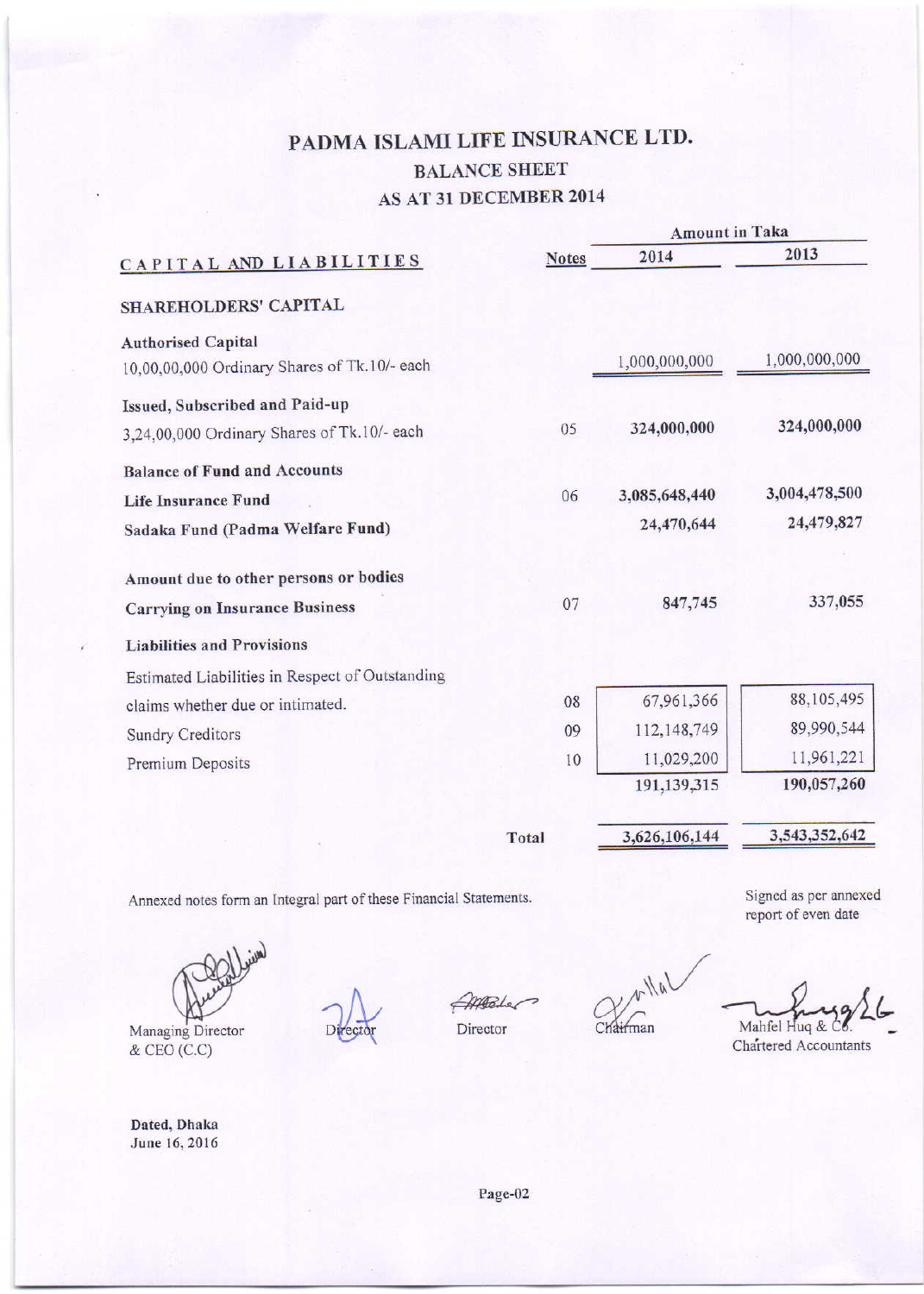|                                                         |              | <b>Amount in Taka</b> |          |               |
|---------------------------------------------------------|--------------|-----------------------|----------|---------------|
| PROPERTY AND ASSETS                                     | <b>Notes</b> | 2014                  | $\bf{0}$ | 2013          |
| <b>Loan on Policies</b><br>Within their surrender value | 11           | 829,417               |          | 866,576       |
| Investments                                             | 12           | 527,744,613           |          | 620,925,433   |
| <b>Outstanding Premium</b>                              | 13           | 128,954,306           |          | 133,911,150   |
| Profit, Dividend & Rent Accrued but not Due             | 14           | 87,301,104            |          | 113,712,758   |
| <b>Advances, Deposits and Prepayments</b>               | 15           | 179,920,889           |          | 103,631,847   |
| Cash, Bank and Other Balances                           |              |                       |          |               |
| Fixed Deposit with Banks                                | 16           | 1,288,529,558         |          | 1,305,975,981 |
| SND & CD with Banks                                     | 17           | 428,979,525           |          | 43,390,285    |
| Collection in Hand                                      | 18           | 69,616,612            |          | 360,794,356   |
| Cash in Hand                                            |              | 5,973,378             |          | 1,007,661     |
|                                                         |              | 1,793,099,073         |          | 1,711,168,283 |
| <b>Other Assets:</b>                                    |              |                       |          |               |
| Padma Life Tower & Other Fixed Assets                   | 19           | 904.597.884           |          | 855,632,219   |
| (At Cost Less Depreciation)                             |              |                       |          |               |
| Printing, Stationery & Stamps in Hand                   | 20           | 3,658,859             |          | 3,504,376     |
|                                                         | Total        | 3,626,106,144         |          | 3,543,352,642 |

Annexed notes form an Integral part of these Financial Statements.

 $w'$ 

Managing Director & CEO (C.C)

Dated, Dhaka June 16, 2016

Di

PARTakes

Director

 $r$ llal  $\alpha$ 

Chairman

Signed as per annexed report of even date

Mahfel Huq & Co.

Chartered Accountants

Page-03